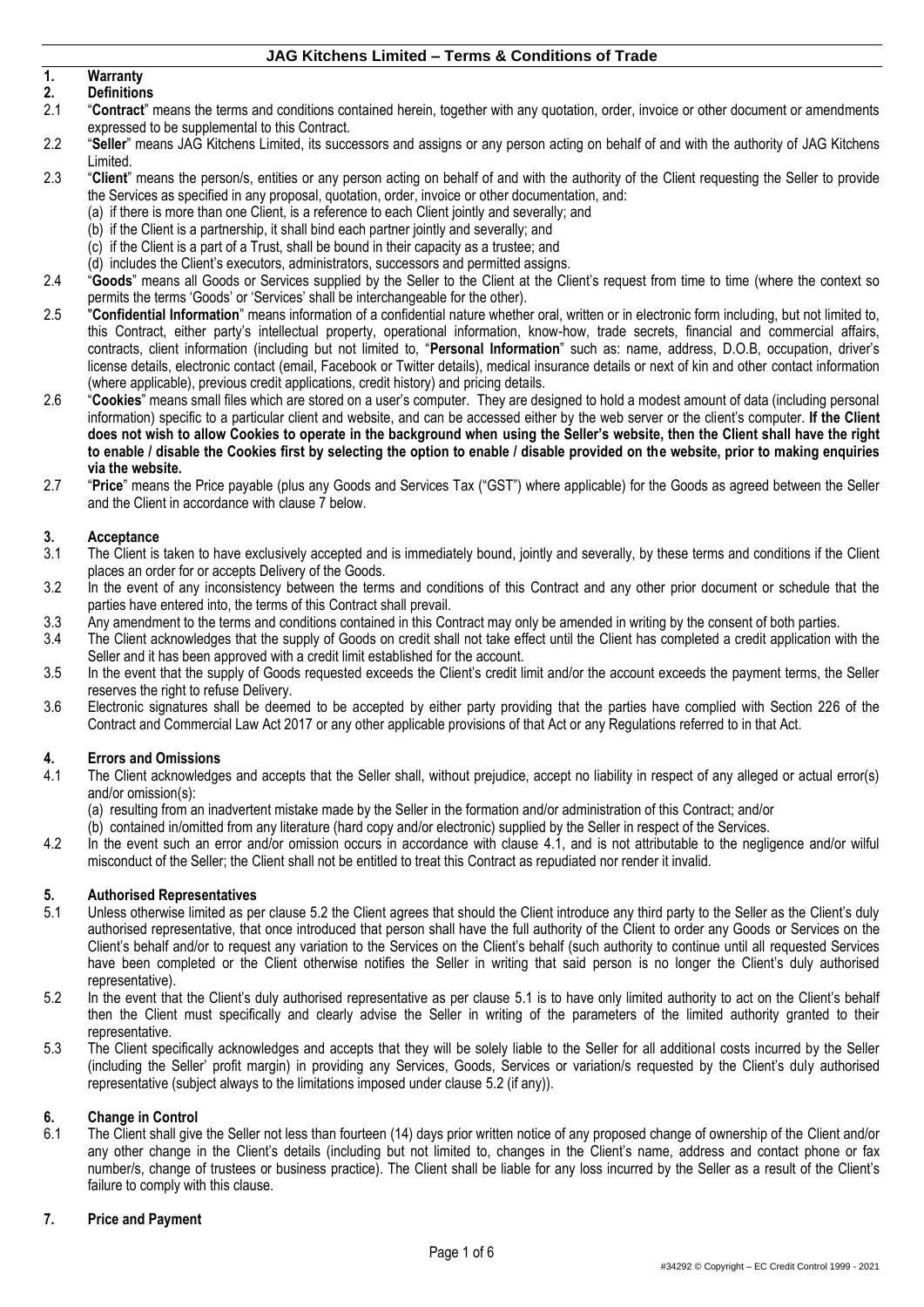- 7.1 At the Seller's sole discretion the Price shall be either:
	- (a) as indicated on any invoice provided by the Seller to the Client; or
	- (b) the Seller's quoted price (subject to clause [7.2\)](#page-1-0) which will be valid for the period stated in the quotation or otherwise for a period of thirty (30) days.
- <span id="page-1-0"></span>7.2 The Seller reserves the right to change the Price:
	- (a) if a variation to the Goods which are to be supplied is requested; or
	- (b) if a variation to the Services originally scheduled (including any applicable plans or specifications) is requested; or
	- (c) where additional Services are required due to the discovery of hidden or unidentifiable difficulties (including, but not limited to, prerequisite work by any third party not being completed, obscured building defects, change of design or colour, hidden pipes and wiring in walls etc) which are only discovered on commencement of the Services; or
	- (d) in the event of increases to the Seller in the cost of labour or materials which are beyond the Seller's control.
- 7.3 At the Seller's sole discretion a non-refundable deposit may be required.<br>7.4 Time for payment for the Goods being of the essence, the Price will be
- Time for payment for the Goods being of the essence, the Price will be payable by the Client on the date/s determined by the Seller, which may be:
	- (a) on delivery of the Goods;
	- (b) by way of instalments/progress payments in accordance with the Seller's payment schedule;
	- (c) for certain approved Clients, due twenty (20) days following the end of the month in which a statement is posted to the Client's address or address for notices;
	- (d) the date specified on any invoice or other form as being the date for payment; or
	- (e) failing any notice to the contrary, the date which is seven (7) days following the date of any invoice given to the Client by the Seller.
	-
- 7.5 Payment may be made by cash, electronic/on-line banking, or by any other method as agreed to between the Client and the Seller.<br>7.6 Unless otherwise stated the Price does not include GST. In addition to the Price the C Unless otherwise stated the Price does not include GST. In addition to the Price the Client must pay to the Seller an amount equal to any GST the Seller must pay for any supply by the Seller under this or any other agreement for the sale of the Goods. The Client must pay GST, without deduction or set off of any other amounts, at the same time and on the same basis as the Client pays the Price. In addition the Client must pay any other taxes and duties that may be applicable in addition to the Price except where they are expressly included in the Price.

# **8. Delivery of Goods**

- <span id="page-1-1"></span>8.1 Delivery ("**Delivery**") of the Goods is taken to occur at the time that:
	- (a) the Client or the Client's nominated carrier takes possession of the Goods at the Seller's address; or
		- (b) the Seller (or the Seller's nominated carrier) delivers the Goods to the Client's nominated address even if the Client is not present at the address.
- 8.2 Any Goods made to the Client's specifications must be delivered (as defined in clause [8.1\)](#page-1-1) within seven (7) days of completion of the Goods.
- 8.3 At the Seller's sole discretion the cost of delivery is included in the Price.
- 8.4 The Seller may deliver the Goods in separate instalments. Each separate instalment shall be invoiced and paid in accordance with the provisions in these terms and conditions.
- 8.5 Subject to clause [8.6](#page-1-2) it is the Seller's responsibility to ensure that the Services start as soon as it is reasonably possible.<br>8.6 The Services commencement date will be put back and/or the completion date extended by
- <span id="page-1-2"></span>The Services commencement date will be put back and/or the completion date extended by whatever time is reasonable in the event that the Seller claims an extension of time (by giving the Client written notice) where completion is delayed by an event beyond the Seller's control, including but not limited to any failure by the Client to:
	- (a) make a selection; or
	- (b) have the site ready for the Services; or
	- (c) notify the Seller that the site is ready.
- 8.7 Any time or date given by the Seller to the Client is an estimate only. The Client must still accept delivery of the Goods even if late and the Seller will not be liable for any loss or damage incurred by the Client as a result of the delivery being late.

## **9. Risk**

- 9.1 Risk of damage to or loss of the Goods passes to the Client on Delivery and the Client must insure the Goods on or before Delivery.<br>9.2 If any of the Goods are damaged or destroved following delivery but prior to owner
- 9.2 If any of the Goods are damaged or destroyed following delivery but prior to ownership passing to the Client, the Seller is entitled to receive all insurance proceeds payable for the Goods. The production of these terms and conditions by the Seller is sufficient evidence of the Seller's rights to receive the insurance proceeds without the need for any person dealing with the Seller to make further enquiries.
- 9.3 If the Client requests the Seller to leave Goods outside the Seller's premises for collection or to deliver the Goods to an unattended location then such Goods shall be left at the Client's sole risk.
- 9.4 The Client acknowledges that Goods (including but not limited to paint, timber, granite, tiles & concrete) supplied may
	- (a) exhibit variations in shade, colour, texture, surface, finish, markings and may contain natural fissures, occlusions, lines, indentations and may fade or change colour over time; and
		- (b) expand, contract or distort as a result of exposure to heat, cold, weather; and
		- (c) mark or stain if exposed to certain substances; and
		- (d) be damaged or disfigured by impact or scratching.
- 9.5 The Seller will make every effort to match batches of product supplied in order to minimise variations in colour, shade, texture and the like, but shall not be liable in any way whatsoever where such variations occur.
- 9.6 Where the Seller is required to install the Goods the Client warrants that the structure of the premises or equipment in or upon which these Goods are to be installed or erected is sound and will sustain the installation and work incidental thereto and the Seller shall not be liable for any claims, demands, losses, damages, costs and expenses howsoever caused or arising in connection with the installation and work incidental thereto.
- 9.7 Where the Client has supplied materials for the Seller to complete the Services, the Client acknowledges that he accepts responsibility for the suitability of purpose, quality and any faults inherent in the materials. The Seller shall not be responsible for any defects in the Services, any loss or damage to the Goods (or any part thereof), howsoever arising from the use of materials supplied by the Client.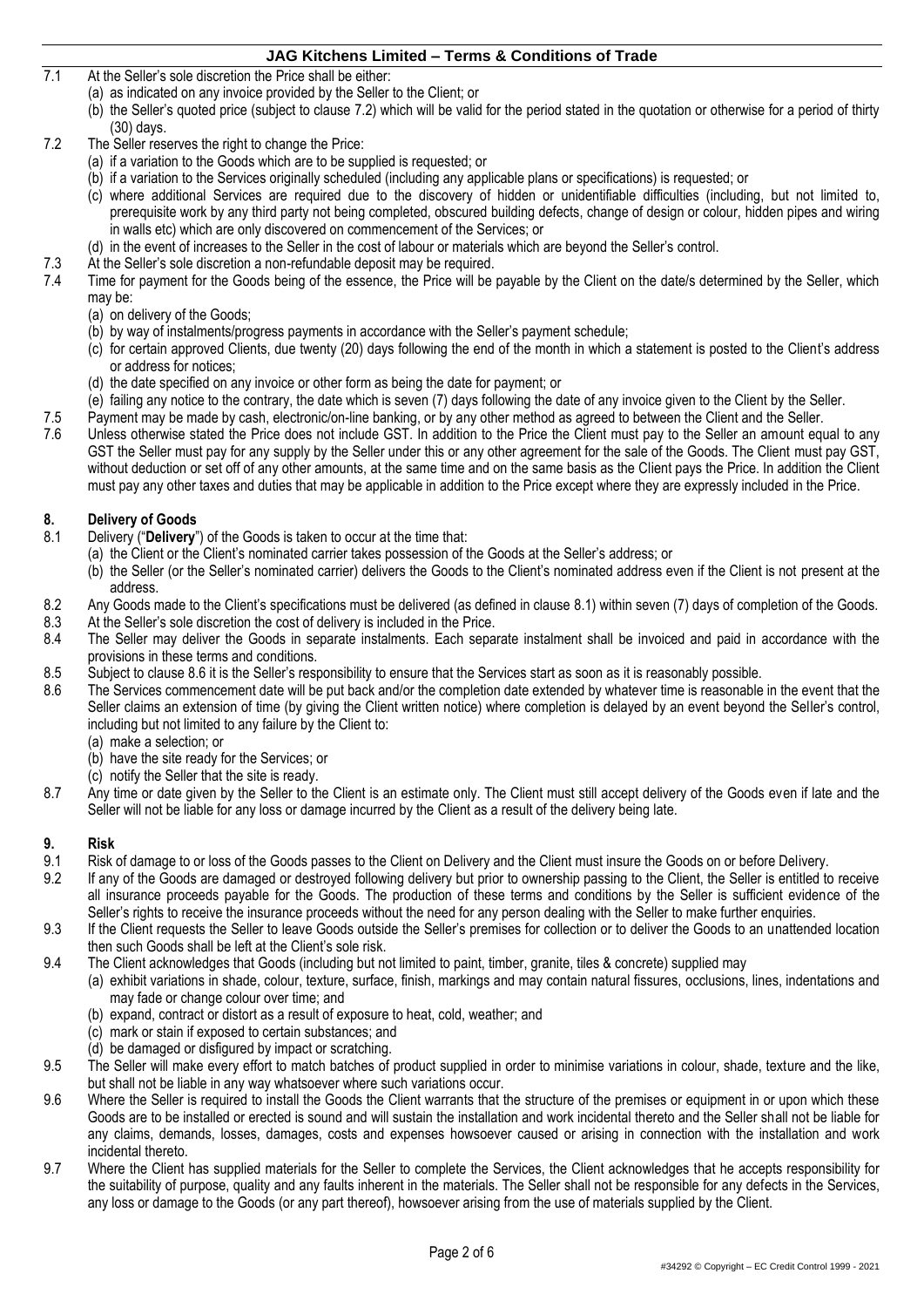- 9.8 Where the Client requests the re-use of existing materials or the supply of third-party materials (including, but not limited to, granite or stainless steel bench tops, appliances, and/or sinks), no responsibility shall be taken by the Seller for the appearance, service or performance of the materials.
- 9.9 Where the contract does not include installation of Goods by the Seller, the Seller shall not be liable for any defect or damage resulting from incorrect or faulty installation.
- 9.10 Unless otherwise specified by the Seller in writing, the removal and replacement of wall tile is limited to utilising the existing wall surfaces. If replacement, relining or excessive repair work of the wall is required, the Seller may charge the Client the cost to the Seller in doing such Services plus twenty percent (20%).

## **10. Accuracy of Client's Plans and Measurements**

- The Seller shall be entitled to rely on the accuracy of any plans, specifications and other information provided by the Client. The Client acknowledges and agrees that in the event that any of this information provided by the Client is inaccurate, the Seller accepts no responsibility for any loss, damages, or costs however resulting from these inaccurate plans, specifications or other information.
- 10.2 In the event the Client gives information relating to measurements and quantities of the Goods required to complete the Services, it is the Client's responsibility to verify the accuracy of the measurements and quantities, before the Client or the Seller places an order based on these measurements and quantities. The Seller accepts no responsibility for any loss, damages, or costs however resulting from the Client's failure to comply with this clause.

# **11. Access**

11.1 The Client shall ensure that the Seller has clear and free access to the work site at all times to enable them to undertake the Services. The Seller shall not be liable for any loss or damage to the site (including, without limitation, damage to pathways, driveways and concreted or paved or grassed areas) unless due to the negligence of the Seller.

# **12. Hidden Services**

- Prior to the Seller commencing any work the Client must advise the Seller of the precise location of all underground services on the site and clearly mark the same. The underground mains & services the Client must identify include, but are not limited to, electrical services, gas services, sewer services, pumping services, sewer connections, sewer sludge mains, water mains, irrigation pipes, telephone cables, fibre optic cables, oil pumping mains, and any other services that may be on site.
- <span id="page-2-0"></span>12.2 Whilst the Seller will take all care to avoid damage to any underground services the Client agrees to indemnify the Seller in respect of all and any liability claims, loss, damage, costs and fines as a result of damage to services not precisely located and notified as per clause [12.2.](#page-2-0)

#### **13. Compliance with Laws**

- 13.1 The Client and the Seller shall comply with the provisions of all statutes, regulations and bylaws of government, local and other public authorities that may be applicable to the Services.
- 13.2 The Client shall obtain (at the expense of the Client) all licenses and approvals that may be required for the Services.<br>13.3 The Client agrees that the site will comply with any occupational health and safety laws re
- 13.3 The Client agrees that the site will comply with any occupational health and safety laws relating to building/construction sites and any other relevant safety standards or legislation.

## **14. Title**

- <span id="page-2-1"></span>The Seller and the Client agree that ownership of the Goods shall not pass until:
	- (a) the Client has paid the Seller all amounts owing to the Seller; and
	- (b) the Client has met all of its other obligations to the Seller.
- 14.2 Receipt by the Seller of any form of payment other than cash shall not be deemed to be payment until that form of payment has been honoured, cleared or recognised.
- 14.3 It is further agreed that until ownership of the Goods passes to the Client in accordance with clause [14.1:](#page-2-1)
	- (a) the Client is only a bailee of the Goods and must return the Goods to the Seller on request;
		- (b) the Client holds the benefit of the Client's insurance of the Goods on trust for the Seller and must pay to the Seller the proceeds of any insurance in the event of the Goods being lost, damaged or destroyed;
		- (c) the Client must not sell, dispose, or otherwise part with possession of the Goods other than in the ordinary course of business and for market value. If the Client sells, disposes or parts with possession of the Goods then the Client must hold the proceeds of any such act on trust for the Seller and must pay or deliver the proceeds to the Seller on demand;
		- (d) the Client should not convert or process the Goods or intermix them with other goods but if the Client does so then the Client holds the resulting product on trust for the benefit of the Seller and must sell, dispose of or return the resulting product to the Seller as it so directs;
		- (e) the Client irrevocably authorises the Seller to enter any premises where the Seller believes the Goods are kept and recover possession of the Goods;
		- (f) the Seller may recover possession of any Goods in transit whether or not Delivery has occurred;
		- (g) the Client shall not charge or grant an encumbrance over the Goods nor grant nor otherwise give away any interest in the Goods while they remain the property of the Seller; and
		- (h) the Seller may commence proceedings to recover the Price of the Goods sold notwithstanding that ownership of the Goods has not passed to the Client.

### <span id="page-2-3"></span><span id="page-2-2"></span>**15. Personal Property Securities Act 1999 ("PPSA")**

- Upon assenting to these terms and conditions in writing the Client acknowledges and agrees that:
- (a) these terms and conditions constitute a security agreement for the purposes of the PPSA; and
- (b) a security interest is taken in all Goods and/or collateral (account) being a monetary obligation of the Client to the Seller for Services that have previously been supplied and that will be supplied in the future by the Seller to the Client.
- 15.2 The Client undertakes to: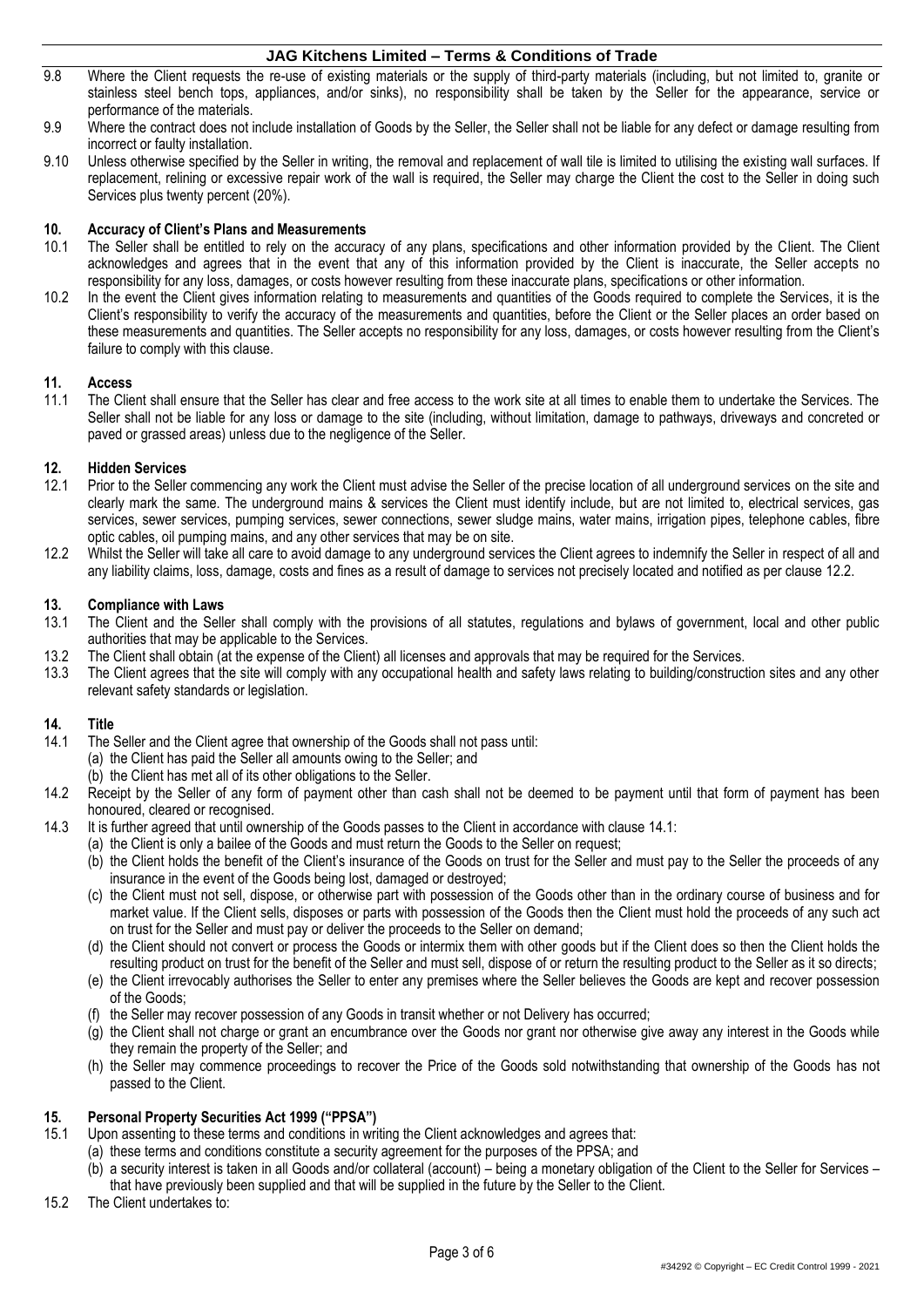- (a) sign any further documents and/or provide any further information (such information to be complete, accurate and up-to-date in all respects) which the Seller may reasonably require to register a financing statement or financing change statement on the Personal Property Securities Register;
- (b) indemnify, and upon demand reimburse, the Seller for all expenses incurred in registering a financing statement or financing change statement on the Personal Property Securities Register or releasing any Goods charged thereby;
- (c) not register, or permit to be registered, a financing statement or a financing change statement in relation to the Goods and/or collateral (account) in favour of a third party without the prior written consent of the Seller; and
- (d) immediately advise the Seller of any material change in its business practices of selling the Goods which would result in a change in the nature of proceeds derived from such sales.
- 15.3 The Seller and the Client agree that nothing in sections 114(1)(a), 133 and 134 of the PPSA shall apply to these terms and conditions.<br>15.4 The Client waives its rights as a debtor under sections 116, 120(2), 121, 125
- 15.4 The Client waives its rights as a debtor under sections 116, 120(2), 121, 125, 126, 127, 129, and 131 of the PPSA.
- <span id="page-3-0"></span>15.5 Unless otherwise agreed to in writing by the Seller, the Client waives its right to receive a verification statement in accordance with section 148 of the PPSA.
- 15.6 The Client shall unconditionally ratify any actions taken by the Seller under clause[s 15.1](#page-2-2) to [15.5.](#page-3-0)<br>15.7 Subject to any express provisions to the contrary (including those contained in this clause 15
- Subject to any express provisions to the contrary (including those contained in this clause [15\)](#page-2-3), nothing in these terms and conditions is intended to have the effect of contracting out of any of the provisions of the PPSA.

# <span id="page-3-1"></span>**16. Security and Charge**

- In consideration of the Seller agreeing to supply the Goods, the Client charges all of its rights, title and interest (whether joint or several) in any land, realty or other assets capable of being charged, owned by the Client either now or in the future, to secure the performance by the Client of its obligations under these terms and conditions (including, but not limited to, the payment of any money).
- 16.2 The Client indemnifies the Seller from and against all the Seller's costs and disbursements including legal costs on a solicitor and own client basis incurred in exercising the Seller's rights under this clause.
- 16.3 The Client irrevocably appoints the Seller and each director of the Seller as the Client's true and lawful attorney/s to perform all necessary acts to give effect to the provisions of this clause [16](#page-3-1) including, but not limited to, signing any document on the Client's behalf.

# **17. Defects**

<span id="page-3-2"></span>The Client shall inspect the Goods on delivery and shall within seven (7) days of delivery (time being of the essence) notify the Seller of any alleged defect, shortage in quantity, damage or failure to comply with the description or quote. The Client shall afford the Seller an opportunity to inspect the Goods within a reasonable time following delivery if the Client believes the Goods are defective in any way. If the Client shall fail to comply with these provisions the Goods shall be presumed to be free from any defect or damage. For defective Goods, which the Seller has agreed in writing that the Client is entitled to reject, the Seller's liability is limited to either (at the Seller's discretion) replacing the Goods or repairing the Goods.

## **18. Returns**

- Returns will only be accepted provided that:
	- (a) the Client has complied with the provisions of clause [17.1;](#page-3-2) and
	- (b) the Seller has agreed in writing to accept the return of the Goods; and
	- (c) the Goods are returned at the Client's cost within seven (7) days of the delivery date; and
	- (d) the Goods have been installed by an authorised and/or suitably qualified installer; and
	- (e) the Seller will not be liable for Goods which have not been stored or used in a proper manner; and
	- (f) the Goods are returned in the condition in which they were delivered and with all packaging material, brochures and instruction material in as new condition as is reasonably possible in the circumstances.
- 18.2 Returned Goods may (at the Seller's sole discretion), incur restocking and handling fees.
- 18.3 Non-stocklist items or Goods made to the Client's specifications are under no circumstances acceptable for credit or return.

## **19. Warranty**

- 19.1 For Goods not manufactured by the Seller, the warranty shall be the current warranty provided by the manufacturer of the Goods. The Seller shall not be bound by nor be responsible for any term, condition, representation or warranty other than that which is given by the manufacturer of the Goods.
- 19.2 To the extent permitted by statute, no warranty is given by the Seller as to the quality or suitability of the Goods for any purpose and any implied warranty, is expressly excluded. The Seller shall not be responsible for any loss or damage to the Goods, or caused by the Goods, or any part thereof however arising.
- 19.3 Warranty shall not be supplied where full payment has not been received, unless agreed in writing by Seller.

#### **20. Consumer Guarantees Act 1993**

20.1 If the Client is acquiring Goods for the purposes of a trade or business, the Client acknowledges that the provisions of the Consumer Guarantees Act 1993 **("CGA")** do not apply to the supply of Goods by the Seller to the Client.

#### **21. Intellectual Property**

- 21.1 Where the Seller has designed, drawn or developed Goods for the Client, then the copyright in any designs and drawings and documents shall remain the property of the Seller. Under no circumstances may such designs, drawings and documents be used without the express written approval of the Seller.
- 21.2 The Client warrants that all designs, specifications or instructions given to the Seller will not cause the Seller to infringe any patent, registered design or trademark in the execution of the Client's order and the Client agrees to indemnify the Seller against any action taken by a third party against the Seller in respect of any such infringement.
- 21.3 The Client agrees that the Seller may (at no cost) use for the purposes of marketing or entry into any competition, any documents, designs, drawings or Goods which the Seller has created for the Client.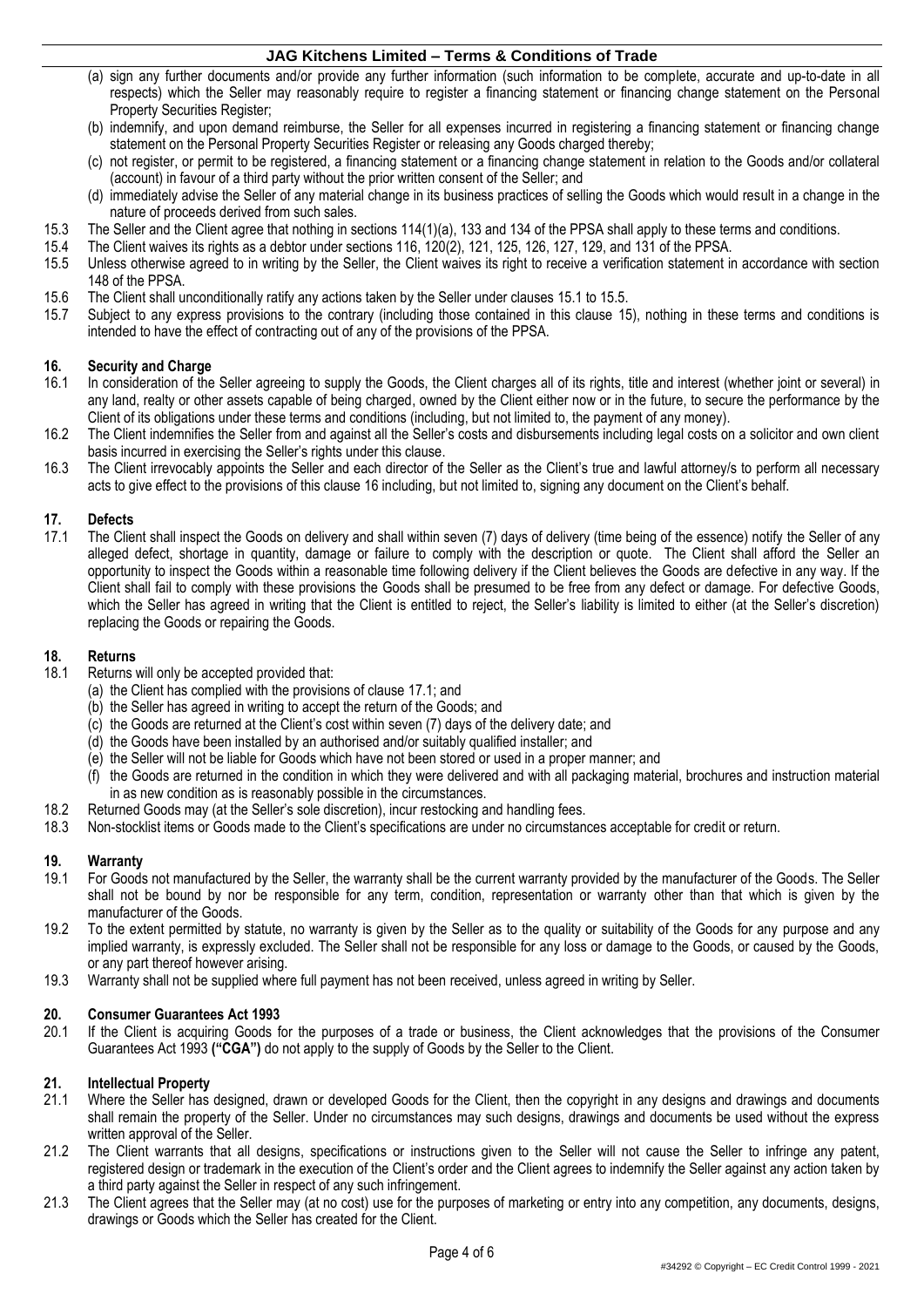## <span id="page-4-0"></span>**22. Default and Consequences of Default**

- Interest on overdue invoices shall accrue daily from the date when payment becomes due, until the date of payment, at a rate of two and a half percent (2.5%) per calendar month (and at the Seller's sole discretion such interest shall compound monthly at such a rate) after as well as before any judgment.
- 22.2 If the Client owes the Seller any money the Client shall indemnify the Seller from and against all costs and disbursements incurred by the Seller in recovering the debt (including but not limited to internal administration fees, legal costs on a solicitor and own client basis, the Seller's collection agency costs, and bank dishonour fees).
- 22.3 Further to any other rights or remedies the Seller may have under this Contract, if a Client has made payment to the Seller, and the transaction is subsequently reversed, the Client shall be liable for the amount of the reversed transaction, in addition to any further costs incurred by the Seller under this clause [22](#page-4-0) where it can be proven that such reversal is found to be illegal, fraudulent or in contravention to the Client's obligations under this Contract.
- 22.4 Without prejudice to the Seller's other remedies at law the Seller shall be entitled to cancel all or any part of any order of the Client which remains unfulfilled and all amounts owing to the Seller shall, whether or not due for payment, become immediately payable if: (a) any money payable to the Seller becomes overdue, or in the Seller's opinion the Client will be unable to make a payment when it falls
	- due; (b) the Client has exceeded any applicable credit limit provided by the Seller;
	- (c) the Client becomes insolvent, convenes a meeting with its creditors or proposes or enters into an arrangement with creditors, or makes an assignment for the benefit of its creditors; or
	- (d) a receiver, manager, liquidator (provisional or otherwise) or similar person is appointed in respect of the Client or any asset of the Client.

## <span id="page-4-4"></span>**23. Cancellation**

- <span id="page-4-3"></span>23.1 Without prejudice to any other remedies the Seller may have, if at any time the Client is in breach of any obligation (including those relating to payment) under these terms and conditions the Seller may suspend or terminate the supply of Goods to the Client. The Seller will not be liable to the Client for any loss or damage the Client suffers because the Seller has exercised its rights under this clause.
- 23.2 The Seller may cancel any contract to which these terms and conditions apply or cancel Delivery of Goods at any time before the Goods are delivered by giving written notice to the Client. On giving such notice the Seller shall repay to the Client any money paid by the Client for the Goods. The Seller shall not be liable for any loss or damage whatsoever arising from such cancellation.
- 23.3 In the event that the Client cancels Delivery of Goods the Client shall be liable for any and all loss incurred (whether direct or indirect) by the Seller as a direct result of the cancellation (including, but not limited to, any loss of profits).
- 23.4 Cancellation of orders for Goods made to the Client's specifications, or for non-stocklist items, will definitely not be accepted once production has commenced, or an order has been placed.

#### **24. Dispute Resolution**

24.1 All disputes and differences between the Client and the Seller touching and concerning this agreement shall be referred to arbitration under a single arbitrator agreed upon by both parties, or failing agreement, by two arbitrators (one to be appointed by each party) and their umpire (appointed by them prior to arbitration), such arbitration to be carried out in accordance with provisions of the Arbitration Act 1996.

## **25. Privacy Policy**

- <span id="page-4-2"></span>All emails, documents, images or other recorded information held or used by the Seller is Personal Information as defined and referred to in clause [25.3](#page-4-1) and therefore considered confidential. The Seller acknowledges its obligation in relation to the handling, use, disclosure and processing of Personal Information pursuant to the Privacy Act 2020 ("the Act") including Part II of the OECD Guidelines and as set out in Schedule 8 of the Act and any statutory requirements where relevant in a European Economic Area "EEA" under the EU Data Privacy Laws (including the General Data Protection Regulation "GDPR") (collectively, "EU Data Privacy Laws"). The Seller acknowledges that in the event it becomes aware of any data breaches and/or disclosure of the Client's Personal Information, held by the Seller that may result in serious harm to the Client, the Seller will notify the Client in accordance with the Act and/or the GDPR. Any release of such personal information must be in accordance with the Act and the GDPR (where relevant) and must be approved by the Client by written consent, unless subject to an operation of law.
- 25.2 Notwithstanding clause [25.1,](#page-4-2) privacy limitations will extend to the Seller in respect of Cookies where the Client utilises the Seller's website to make enquiries. The Seller agrees to display reference to such Cookies and/or similar tracking technologies, such as pixels and web beacons (if applicable), such technology allows the collection of Personal Information such as the Client's:
	- (a) IP address, browser, email client type and other similar details;
	- (b) tracking website usage and traffic; and
	- (c) reports are available to the Seller when the Seller sends an email to the Client, so the Seller may collect and review that information ("collectively Personal Information")

If the Client consents to the Seller's use of Cookies on the Seller's website and later wishes to withdraw that consent, the Client may manage and control the Seller's privacy controls via the Client's web browser, including removing Cookies by deleting them from the browser history when exiting the site.

- <span id="page-4-1"></span>25.3 The Client authorises the Seller or the Seller's agent to:
	- (a) access, collect, retain and use any information about the Client;
		- (i) (including, name, address, D.O.B, occupation, driver's license details, electronic contact (email, Facebook or Twitter details), medical insurance details or next of kin and other contact information (where applicable), previous credit applications, credit history or any overdue fines balance information held by the Ministry of Justice) for the purpose of assessing the Client's creditworthiness; or (ii) for the purpose of marketing products and services to the Client.
		- (b) disclose information about the Client, whether collected by the Seller from the Client directly or obtained by the Seller from any other source, to any other credit provider or any credit reporting agency for the purposes of providing or obtaining a credit reference, debt collection or notifying a default by the Client.
- 25.4 Where the Client is an individual the authorities under clause [25.3](#page-4-1) are authorities or consents for the purposes of the Privacy Act 2020.